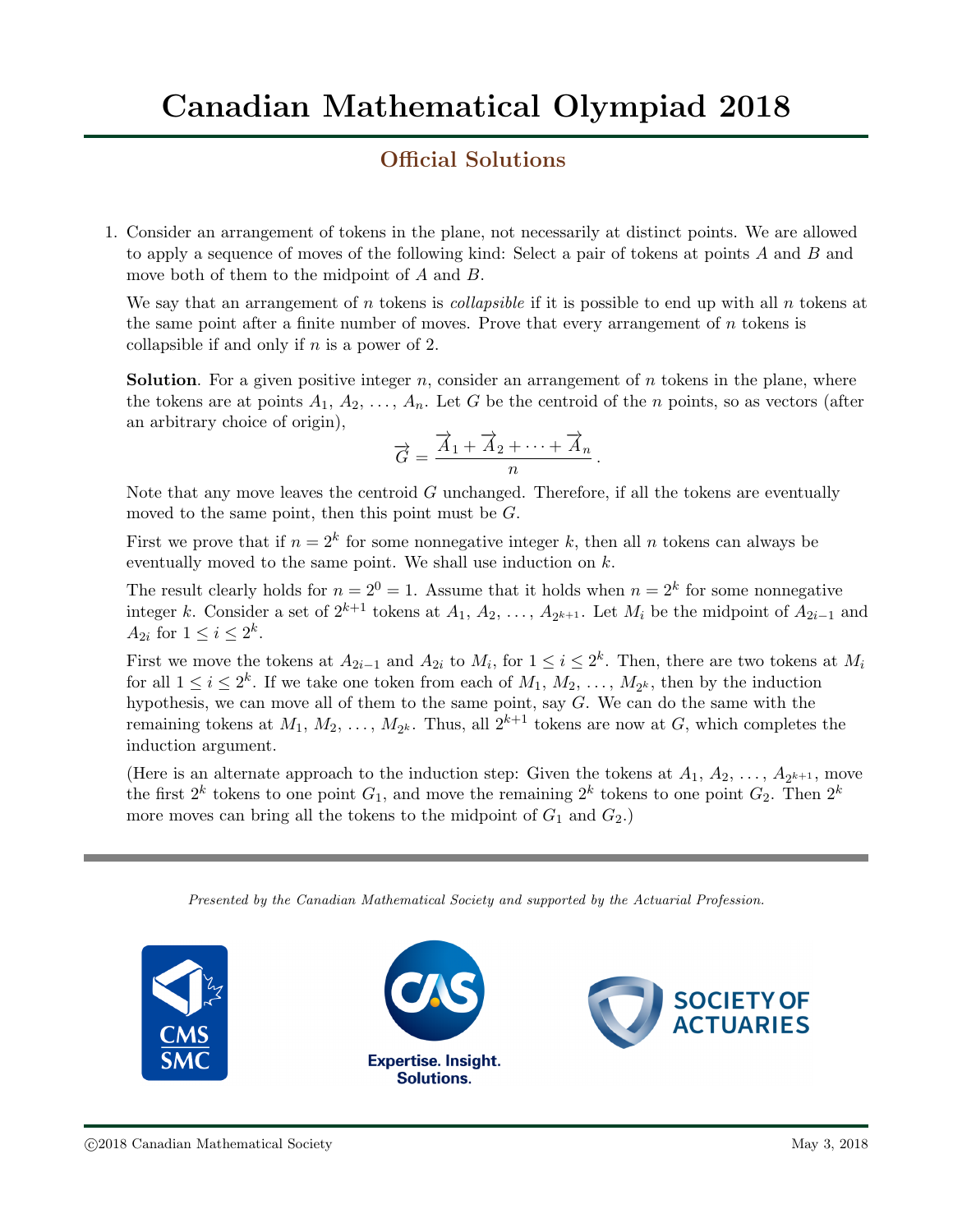Now, assume that  $n$  is not a power of 2. Take any line in the plane, and number it as a real number line. (Henceforth, when we refer to a token at a real number, we mean with respect to this real number line.)

At the start, place  $n-1$  tokens at 0 and one token at 1. We observed that if we can move all the tokens to the same point, then it must be the centroid of the n points. Here, the centroid is at  $\frac{1}{n}$ .

We now prove a lemma.

**Lemma**. The average of any two dyadic rationals is also a dyadic rational. (A dyadic rational is a rational number that can be expressed in the form  $\frac{m}{2^a}$ , where m is an integer and a is a nonnegative integer.)

**Proof.** Consider two dyadic rationals  $\frac{m_1}{2^{a_1}}$  and  $\frac{m_2}{2^{a_2}}$ . Then their average is

$$
\frac{1}{2}\left(\frac{m_1}{2^{a_1}}+\frac{m_2}{2^{a_2}}\right) ~=~ \frac{1}{2}\left(\frac{2^{a_2}\cdot m_1+2^{a_1}\cdot m_2}{2^{a_1}\cdot 2^{a_2}}\right) ~=~ \frac{2^{a_2}\cdot m_1+2^{a_1}\cdot m_2}{2^{a_1+a_2+1}}{\,},
$$

which is another dyadic rational.

On this real number line, a move corresponds to taking a token at x and a token at y and moving both of them to  $\frac{x+y}{2}$ , the average of x and y. At the start, every token is at a dyadic rational (namely 0 or 1), which means that after any number of moves, every token must still be at a dyadic rational.

But *n* is not a power of 2, so  $\frac{1}{n}$  is not a dyadic rational. (Indeed, if we could express  $\frac{1}{n}$  in dyadic form  $\frac{m}{2^a}$ , then we would have  $2^a = mn$ , which is impossible unless m and n are powers of 2.) This means that it is not possible for any token to end up at  $\frac{1}{n}$ , let alone all *n* tokens.

We conclude that we can always move all  $n$  tokens to the same point if and only if  $n$  is a power of 2.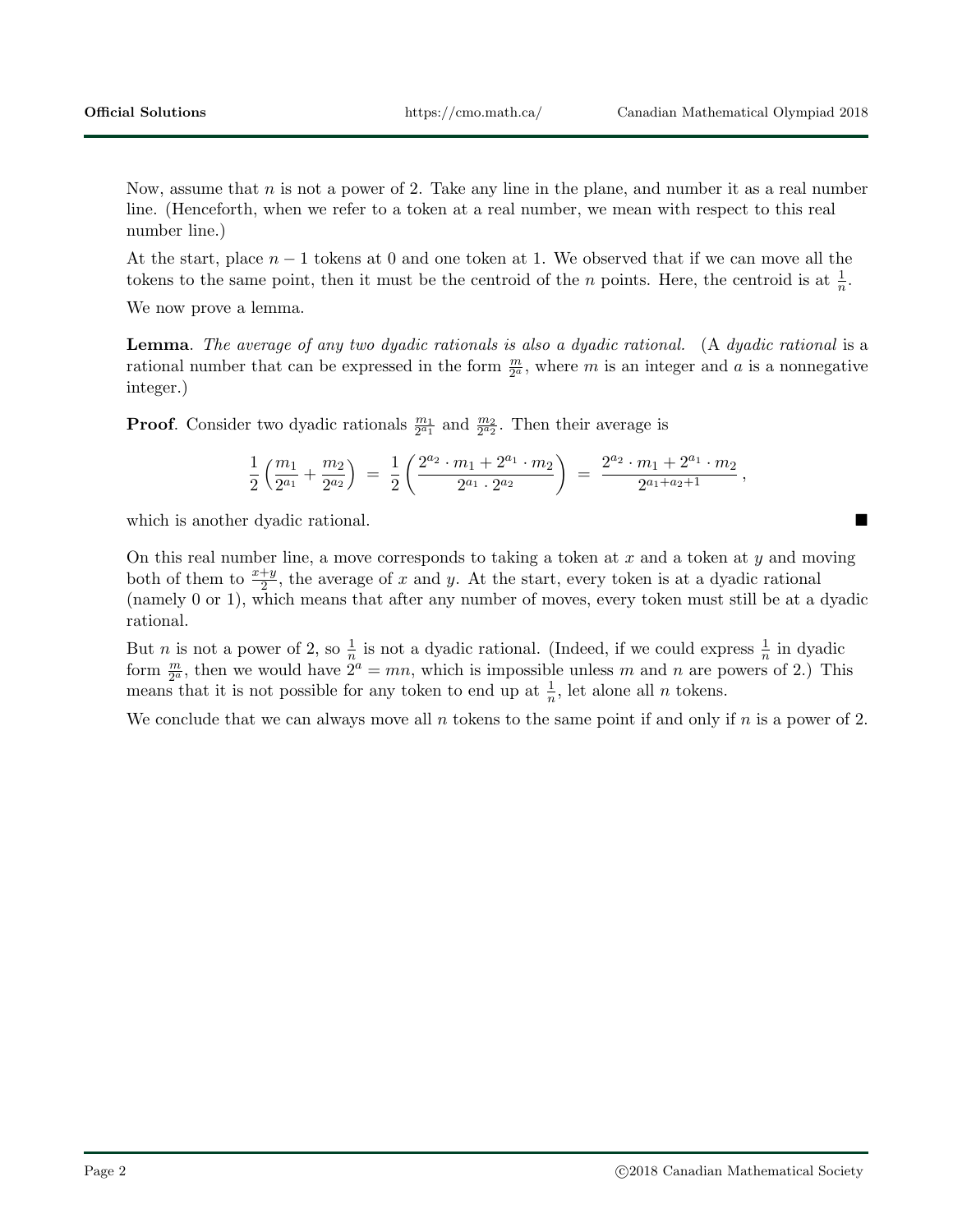2. Let five points on a circle be labelled A, B, C, D, and E in clockwise order. Assume  $AE = DE$  and let P be the intersection of AC and BD. Let Q be the point on the line through A and B such that A is between B and Q and  $AQ = DP$ . Similarly, let R be the point on the line through C and D such that D is between C and R and  $DR = AP$ . Prove that PE is perpendicular to QR.

**Solution.** We are given  $AQ = DP$  and  $AP = DR$ . Additionally  $\angle QAP = 180^{\circ} - \angle BAC = 180^{\circ} - \angle BDC = \angle RDP$ , and so triangles  $AQP$  and  $DPR$  are congruent. Therefore  $PQ = PR$ . It follows that P is on the perpendicular bisector of  $QR$ .

We are also given  $AP = DR$  and  $AE = DE$ . Additionally  $\angle PAE = \angle CAE = 180^{\circ} - \angle CDE = \angle RDE$ , and so triangles PAE and RDE are congruent. Therefore  $PE = RE$ , and similarly  $PE = QE$ . It follows that E is on the perpendicular bisector of  $PQ.$ 

Since both  $P$  and  $E$  are on the perpendicular bisector of  $QR$ , the result follows.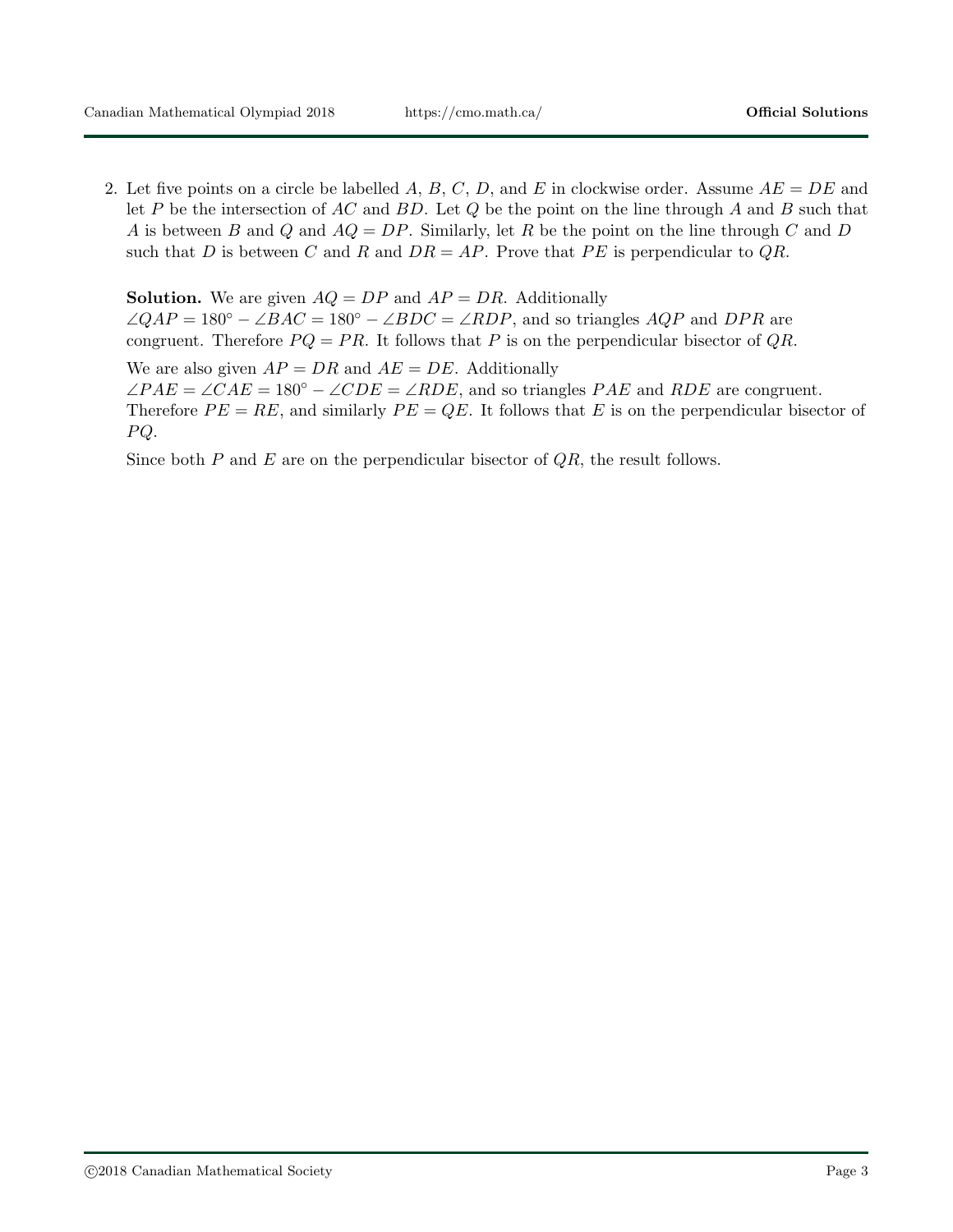3. Two positive integers a and b are prime-related if  $a = pb$  or  $b = pa$  for some prime p. Find all positive integers n, such that n has at least three divisors, and all the divisors can be arranged without repetition in a circle so that any two adjacent divisors are prime-related.

Note that 1 and  $n$  are included as divisors.

**Solution**. We say that a positive integer is *good* if it has the given property. Let n be a good number, and let  $d_1, d_2, \ldots, d_k$  be the divisors of n in the circle, in that order. Then for all  $1 \leq i \leq k$ ,  $d_{i+1}/d_i$  (taking the indices modulo k) is equal to either  $p_i$  or  $1/p_i$  for some prime  $p_i$ . In other words,  $d_{i+1}/d_i = p_i^{\epsilon_i}$ , where  $\epsilon_i \in \{1, -1\}$ . Then

$$
p_1^{\epsilon_1} p_2^{\epsilon_2} \cdots p_k^{\epsilon_k} = \frac{d_2}{d_1} \cdot \frac{d_3}{d_2} \cdots \frac{d_1}{d_k} = 1.
$$

For the product  $p_1^{\epsilon_1} p_2^{\epsilon_2} \cdots p_k^{\epsilon_k}$  to equal 1, any prime factor p must be paired with a factor of  $1/p$ , and vice versa, so k (the number of divisors of n) must be even. Hence, n cannot be a perfect square.

Furthermore, n cannot be the power of a prime (including a prime itself), because 1 always is a divisor of n, and if n is a power of a prime, then the only divisor that can go next to 1 is the prime itself.

Now, let  $n = p^a q^b$ , where p and q are distinct primes, and a is odd. We write the divisors of n in a grid as follows: In the first row, write the numbers 1,  $q, q^2, \ldots, q^b$ . In the next row, write the numbers p, pq,  $pq^2, \ldots, pq^b$ , and so on. The number of rows in the grid,  $a + 1$ , is even. Note that if two squares are adjacent vertically or horizontally, then their corresponding numbers are prime-related. We start with the square with a 1 in the upper-left corner. We then move right along the first row, move down along the last column, move left along the last row, then zig-zag row by row, passing through every square, until we land on the square with a  $p$ . The following diagram gives the path for  $a = 3$  and  $b = 5$ :



Thus, we can write the divisors encountered on this path in a circle, so  $n = p^a q^b$  is good. Next, assume that n is a good number. Let  $d_1, d_2, \ldots, d_k$  be the divisors of n in the circle, in that order. Let p be a prime that does not divide n. We claim that  $n \cdot p^e$  is also a good number. We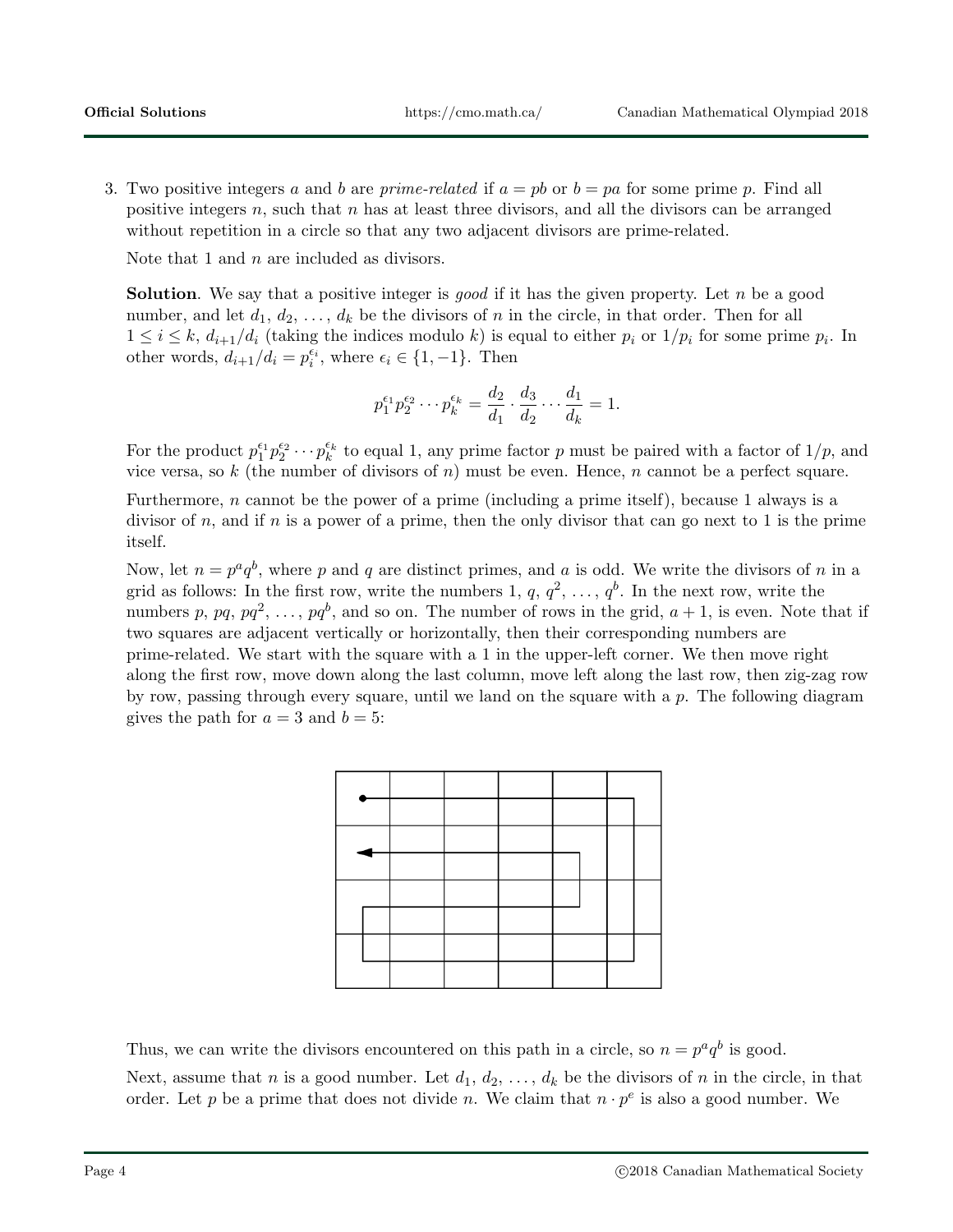arrange the divisors of  $n \cdot p^e$  that are not divisors of n in a grid as follows:

$$
d_1p \quad d_1p^2 \quad \cdots \quad d_1p^e
$$
  
\n
$$
d_2p \quad d_2p^2 \quad \cdots \quad d_2p^e
$$
  
\n
$$
\vdots \quad \vdots \quad \cdots \quad \vdots
$$
  
\n
$$
d_kp \quad d_kp^2 \quad \cdots \quad d_kp^e
$$

Note that if two squares are adjacent vertically or horizontally, then their corresponding numbers are prime-related. Also,  $k$  (the number of rows) is the number of factors of  $n$ , which must be even (since n is good). Hence, we can use the same path described above, which starts at  $d_1p$  and ends at  $d_2p$ . Since  $d_1$  and  $d_2$  are adjacent divisors in the circle for n, we can insert all the divisors in the grid above between  $d_1$  and  $d_2$ , to obtain a circle for  $n \cdot p^e$ .

Finally, let n be a positive integer that is neither a perfect square nor a power of a prime. Let the prime factorization of n be

$$
n=p_1^{e_1}p_2^{e_2}\cdots p_t^{e_t}.
$$

Since *n* is not the power of a prime,  $t \geq 2$ . Also, since *n* is not a perfect square, at least one exponent  $e_i$  is odd. Without loss of generality, assume that  $e_1$  is odd. Then from our work above,  $p_1^{e_1} p_2^{e_2}$  is good, so  $p_1^{e_1} p_2^{e_2} p_3^{e_3}$  is good, and so on, until  $n = p_1^{e_1} p_2^{e_2} \cdots p_t^{e_t}$  is good.

Therefore, a positive integer  $n$  has the given property if and only if it is neither a perfect square nor a power of a prime.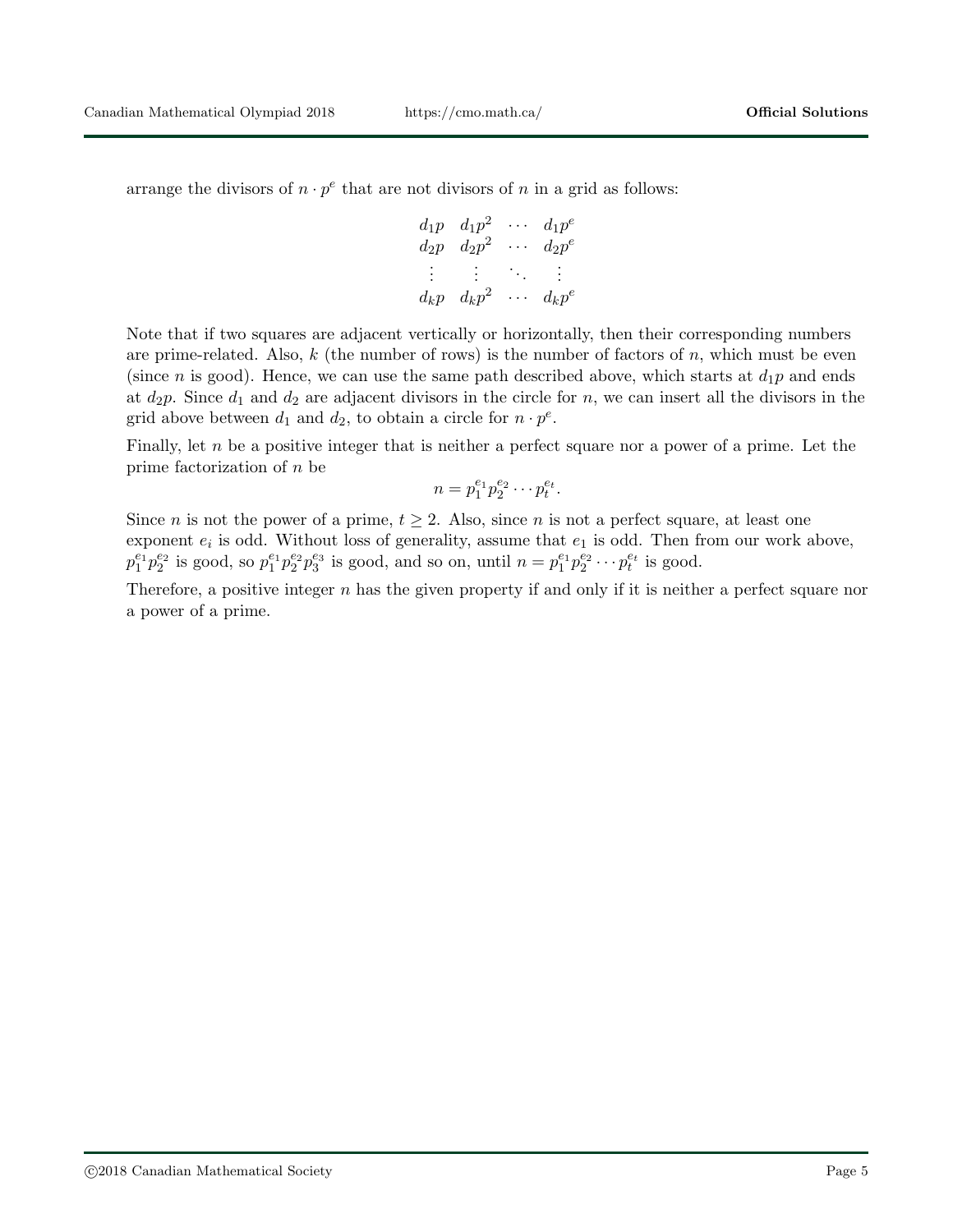4. Find all polynomials  $p(x)$  with real coefficients that have the following property: There exists a polynomial  $q(x)$  with real coefficients such that

$$
p(1) + p(2) + p(3) + \cdots + p(n) = p(n)q(n)
$$

for all positive integers  $n$ .

**Solution**. The property clearly holds whenever  $p(x)$  is a constant polynomial, since we can take  $q(x) = x$ . Assume henceforth that  $p(x)$  is nonconstant and has the stated property. Let d be the degree of  $p(x)$ , so  $p(x)$  is of the form

$$
p(x) = cx^d + \cdots.
$$

By a Lemma (which we will prove at the end),  $\sum_{k=1}^{n} k^d$  is a polynomial in n of degree  $d+1$ , so  $p(1) + p(2) + \cdots + p(n)$  is a polynomial in n of degree  $d+1$ . Hence,  $q(n)$  is a polynomial of degree 1. Furthermore, the coefficient of  $n^{d+1}$  in  $\sum_{k=1}^{n} k^d$  is  $\frac{1}{d+1}$ , so the coefficient of n in  $q(n)$  is also  $\frac{1}{d+1}$ . Let  $q(x) = \frac{1}{d+1}(x+r)$ . We have that

$$
p(1) + p(2) + p(3) + \cdots + p(n) = p(n)q(n)
$$

and

$$
p(1) + p(2) + p(3) + \cdots + p(n) + p(n+1) = p(n+1)q(n+1).
$$

Subtracting the first equation from the second, we get

$$
p(n + 1) = p(n + 1)q(n + 1) - p(n)q(n),
$$

and hence

$$
p(n)q(n) = p(n+1)[q(n+1) - 1].
$$

Since this holds for all positive integers  $n$ , it follows that

$$
p(x)q(x) = p(x+1)[q(x+1) - 1]
$$

for all real numbers  $x$ . We can then write

$$
p(x) \cdot \frac{1}{d+1}(x+r) = p(x+1) \left[ \frac{1}{d+1}(x+r+1) - 1 \right],
$$

so

$$
(x+r)p(x) = (x+r-d)p(x+1).
$$
 (\*)

Setting  $x = -r$ , we get

$$
(-d)p(-r+1) = 0.
$$

Hence,  $-r+1$  is a root of  $p(x)$ . Let  $p(x) = (x + r - 1)p_1(x)$ . Then

$$
(x+r)(x+r-1)p_1(x) = (x+r-d)(x+r)p_1(x+1),
$$

so

$$
(x + r - 1)p_1(x) = (x + r - d)p_1(x + 1).
$$

If  $d = 1$ , then  $p_1(x)$  is a constant, so both sides are equal, and we can say  $p(x) = c(x + r - 1)$ .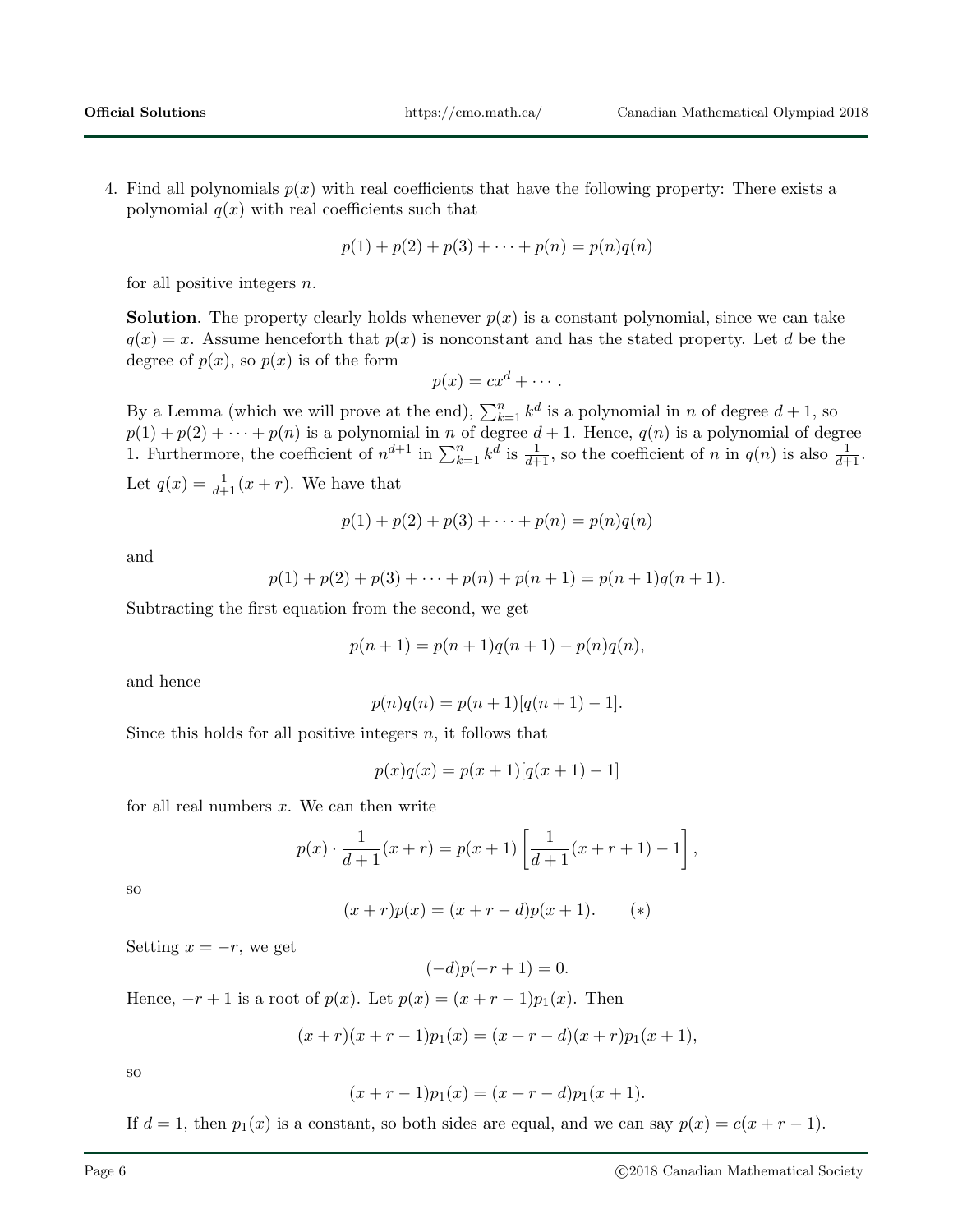Otherwise, setting  $x = -r + 1$ , we get

$$
(1-d)p_1(-r+2) = 0.
$$

Hence,  $-r+2$  is a root of  $p_1(x)$ . Let  $p_1(x) = (x + r - 2)p_2(x)$ . Then

$$
(x - r - 1)(x + r - 2)p_2(x) = (x + r - d)(x + r - 1)p_2(x + 1),
$$

so

$$
(x + r - 2)p_2(x) = (x + r - d)p_2(x + 1).
$$

If  $d = 2$ , then  $p_2(x)$  is a constant, so both sides are equal, and we can say  $p(x) = c(x + r - 1)(x + r - 2).$ 

Otherwise, we can continue to substitute, giving us

$$
p(x) = c(x + r - 1)(x + r - 2) \cdots (x + r - d).
$$

Conversely, if  $p(x)$  is of this form, then

$$
p(x) = c(x + r - 1)(x + r - 2) \cdots (x + r - d)
$$
  
= 
$$
\frac{c(d+1)(x + r - 1)(x + r - 2) \cdots (x + r - d)}{d+1}
$$
  
= 
$$
\frac{c[(x + r) - (x + r - d - 1)](x + r - 1)(x + r - 2) \cdots (x + r - d)}{d+1}
$$
  
= 
$$
\frac{c(x + r)(x + r - 1)(x + r - 2) \cdots (x + r - d)}{d+1}
$$
  
= 
$$
\frac{c(x + r - 1)(x + r - 2) \cdots (x + r - d)(x + r - d - 1)}{d+1}.
$$

Then the sum  $p(1) + p(2) + p(3) + \cdots + p(n)$  telescopes, and we are left with

$$
p(1) + p(2) + p(3) + \dots + p(n) = \frac{c(n+r)(n+r-1)(n+r-2)\cdots(n+r-d)}{d+1}
$$

$$
-\frac{c(r)(r-1)\cdots(r-d+1)(r-d)}{d+1}.
$$

We want this to be of the form

$$
p(n)q(n) = c(n + r - 1)(n + r - 2) \cdots (n + r - d)q(n)
$$

for some polynomial  $q(n)$ . The only way that this can hold for each positive integer n is if the term

$$
\frac{c(r)(r-1)\cdots(r-d+1)(r-d)}{d+1}
$$

is equal to 0. This means r has to be one of the values  $0, 1, 2, \ldots, d$ . Therefore, the polynomials we seek are of the form

$$
p(x) = c(x + r - 1)(x + r - 2) \cdots (x + r - d),
$$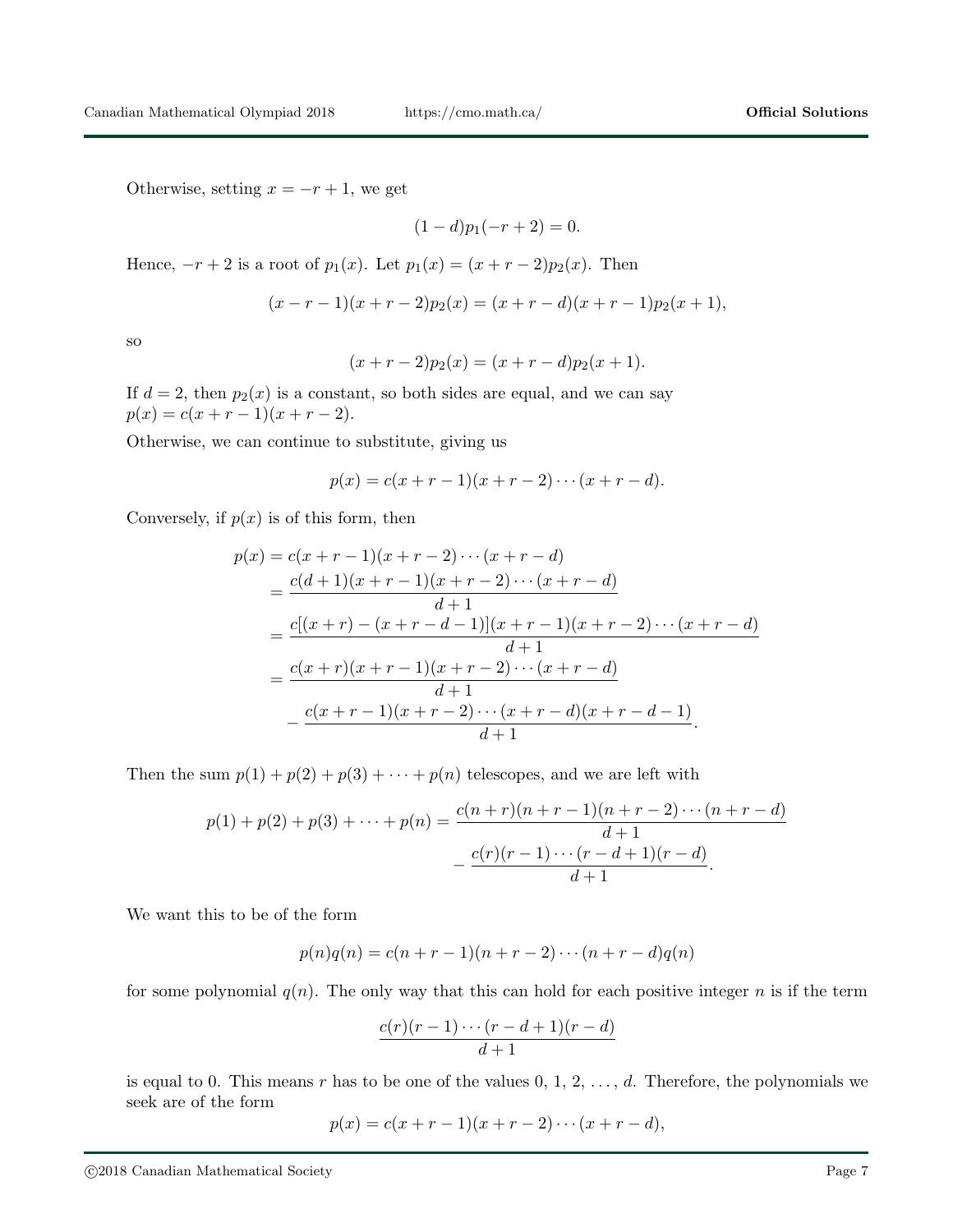where  $r \in \{0, 1, 2, \ldots, d\}.$ 

**Lemma.** For a positive integer  $d$ ,

$$
\sum_{k=1}^{n} k^d
$$

is a polynomial in n of degree  $d+1$ . Furthermore, the coefficient of  $n^{d+1}$  is  $\frac{1}{d+1}$ .

**Proof.** We prove the result by strong induction. For  $d = 1$ ,

$$
\sum_{k=1}^{n} k = \frac{1}{2}n^2 + \frac{1}{2}n,
$$

so the result holds. Assume that the result holds for  $d = 1, 2, 3, \ldots, m$ , for some positive integer m. By the Binomial Theorem,

$$
(k+1)^{m+2} - k^{m+2} = (m+2)k^{m+1} + c_m k^m + c_{m-1} k^{m-1} + \dots + c_1 k + c_0,
$$

for some coefficients  $c_m, c_{m-1}, \ldots, c_1, c_0$ . Summing over  $1 \leq k \leq n$ , we get

$$
(n+1)^{m+2} - 1 = (m+2) \sum_{k=1}^{n} k^{m+1} + c_m \sum_{k=1}^{n} k^m + \dots + c_1 \sum_{k=1}^{n} k + c_0 n.
$$

Then

$$
\sum_{k=1}^{n} k^{m+1} = \frac{(n+1)^{m+2} - c_m \sum_{k=1}^{n} k^m - \dots - c_1 \sum_{k=1}^{n} k - c_0 n - 1}{m+2}.
$$

By the induction hypothesis, the sums  $\sum_{k=1}^{n} k^{m}$ , ...,  $\sum_{k=1}^{n} k$  are all polynomials in *n* of degree less than  $m + 2$ . Hence, the above expression is a polynomial in n of degree  $m + 2$ , and the coefficient of  $n^{m+2}$  is  $\frac{1}{m+2}$ . Thus, the result holds for  $d = m + 1$ , which completes the induction step.